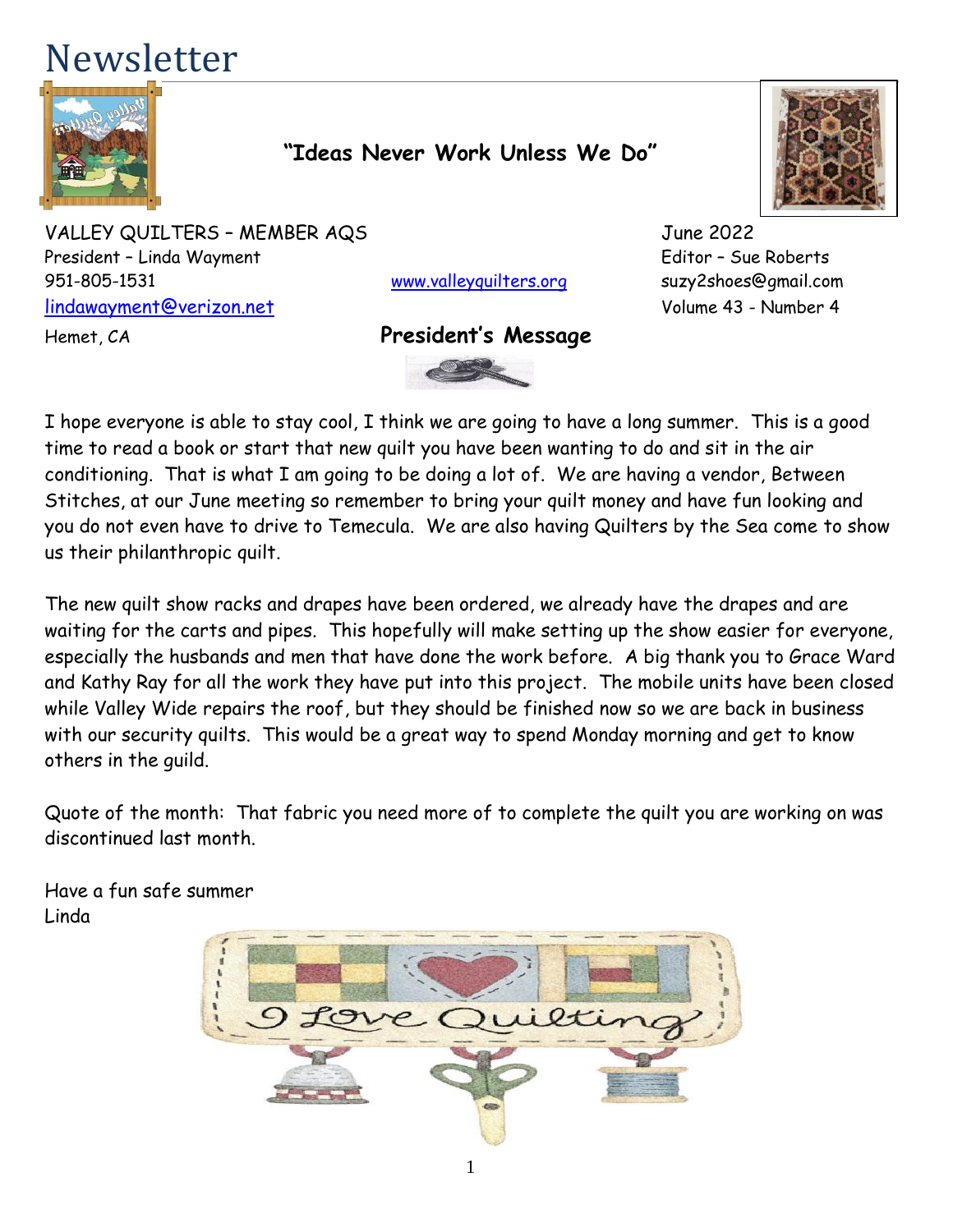**Programs** Linda St. Jean and Pat Newsom 1 st Vice Presidents

**COMING EVENTS** – June thru August

**June: "Between Stitches"** Quilt Store will save us gas money and bring the store to us. More to spend on the latest MUST HAVES in the quilt world.

**July: "Applique Journey"** with Becky McDaniel who will share her many Applique projects and then teach us her unique applique technique in a Wednesday 7/27 WORKSHOP IS FULL!

**August:** "**Mastering Fusibles"** Mary Gorfine is a multi-dimensional artist who will bring her knowledge and talent to guide us through the steps in Mastering Fusibles. Mary will share new ideas, new products and the many options available in the sometimes-confusing world of fusibles.

#### **Valley Quilters (VQ) Sew Together Day** Nancy Alaskin

Sew Days at Valley Wide twice every month, besides Yakkers that is. Check the calendar for the dates and times. See you there to sew on whatever you want to bring, hand or machine projects. We meet in the Yakkers building.

2

#### Quilters Calendar

| <b>Jun 20</b> | <b>Canceled-9:00am Needle</b><br>Yakkers                                                      |
|---------------|-----------------------------------------------------------------------------------------------|
| <b>Jun 22</b> | Valley Wide-Back building<br><b>Canceled-8:30am Pricing</b><br>Party, Sharon Brewer           |
| <b>Jun 27</b> | 9:00am Needle Yakkers<br>Valley Wide-Back building                                            |
| <b>Jun 28</b> | 9:30am VQ Guild Meeting -<br>Seven Hills/Between Stitches                                     |
| <b>Jul 11</b> | 9:00am VQ Board mtg<br><b>Valley Wide</b>                                                     |
| Jul 11        | 9:00am Needle Yakkers<br>Valley Wide-Back building                                            |
| <b>Jul 14</b> | 9:00am VQ Sew Together,<br>Nancy Alaksin Valley Wide<br><b>Back building</b>                  |
| <b>Jul 18</b> | 9:00am Needle Yakkers<br>Valley Wide-Back building                                            |
| Jul 19        | 9:00am Twister Workshop<br>Suzanne Wade. Valley Wide<br><b>Back building</b>                  |
| <b>Jul 20</b> | 9:00am VQ Sew Together,<br>Nancy Alaksin Valley Wide<br><b>Back building</b>                  |
| Jul 25        | 9:00am Needle Yakkers<br>Valley Wide-Back building                                            |
| Jul 26        | 9:30am VQ Guild Meeting -<br>Seven Hills/Becky McDaniel,<br>"My Applique Journey"             |
| <b>Jul 27</b> | 9:00am Becky McDaniel<br>Workshop, Orange peel<br>Appliques Technique<br>Valley Wide Back Blg |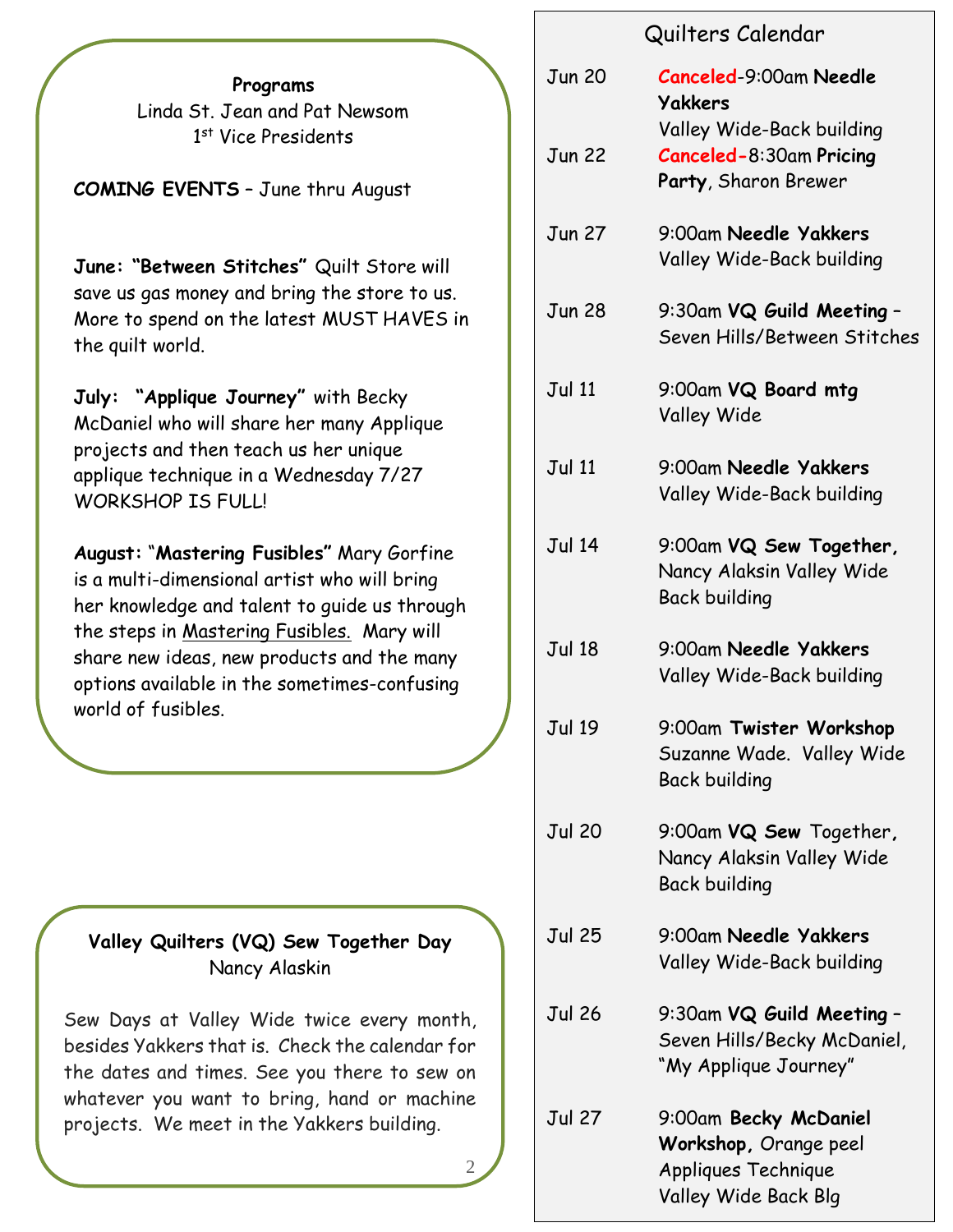

### **June 2022 July 2022**

- Jun 3 Judy Adams
- Jun 5 Charlotte Morton Jun 8 Jeananne McGough
- 
- Jun 11 Pam Verberg
- Jun 16 Sandra Daugherty
- Jun 18 Grace Ward
- Jun 23 Johnnie D'Alessandro
- Jun 29 Linda St Jean
- Jun 30 Donna Casoli

#### **Membership**

Grace Ward, 2nd Vice President

We currently have 87 members. Share the love of your quilting with friends, inviting them to our guild meetings. It is wonderful to see the friendships formed through our guild and all the inspiration shared.



**Fat Quarter Fun** Cheryl Enyeart and Billie Kercmar



June **Fat Quarter:** Colors of Sherbet- Raspberry, Lime, Orange

| Jul 7         | Juergen Roesler |
|---------------|-----------------|
| <b>Jul 18</b> | Linda Brown     |
| Jul 22        | Linda Snider    |
| Jul 23        | Mary Myers      |
| Jul 25        | Lu Majerus      |
| Jul 26        | Linda Card      |
| <b>Jul 29</b> | Ginny Anderson  |

#### **The Pricing Party on Wednesday, June 22nd has been Canceled**

Thank you for all your help so far! Sharon Brewer I can be contacted at [clintsharon76@yahoo.com](mailto:clintsharon76@yahoo.com)

> **2023 Quilt Show** Grace Ward and Kathy Ray

We started with requesting our members for quilt show committee chairs. We still need someone to volunteer to organize the decorations for the quilt show. The drapes have arrived and we will be sewing the buttons on the  $10 \times 10's$  to identify them from the  $10 \times 8$ 's. As you have heard many times, it takes a village to raise a child, it also takes the determined hearts of our quilters to participate to help make our quilt show successful. We need each and every person to volunteer in many places.

Thank you for your help in advance. Grace Ward and Kathy Ray

3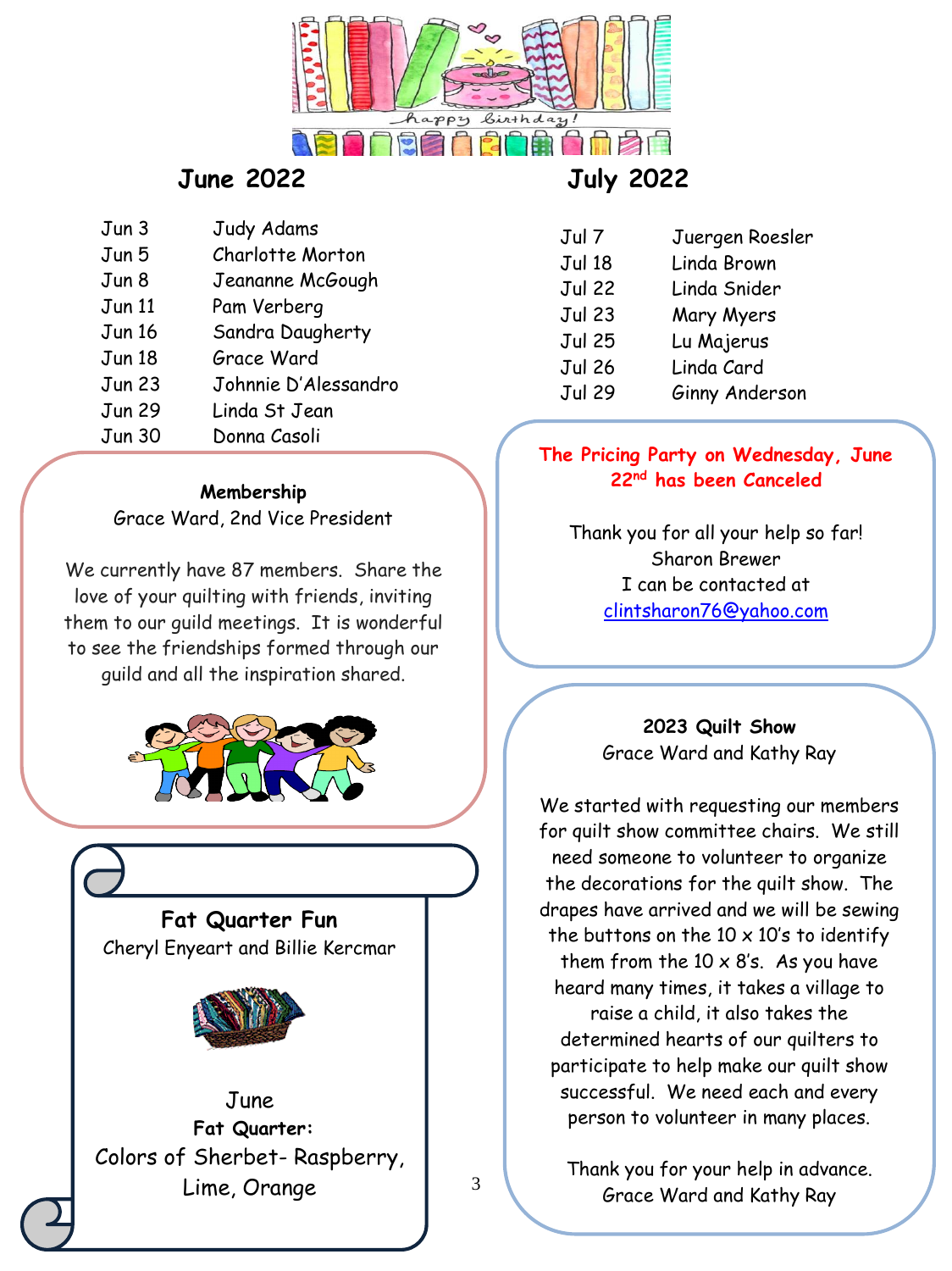#### **Trips** Nancy Alaksin

51 days before we board the bus to Long Beach Quilt Festival!

As of this morning I have heard from all the non-responders except Henrietta Domer. According to my last email June 14 is the deadline to contact me. So, I will be moving someone from the waiting list, to ensure a full bus.

This is a hard choice for me to make. I know we all want to go on the bus. I have to snail mail the form to Houston for the entry tickets. Then wait for them to process the order and snail mail back to me. The bus trip has already been charged to the Guild. I can't wait till the last minute..

I am sorry, for any inconvenience my decisions have caused anyone. See you on the bus **Nancy** 



**Sunshine & Shadows** Ann Lontz

A get-well card was sent to Barbara Mages. She had surgery on Tuesday, May 24<sup>th</sup>.



#### **Security Quilts and Pillow Cases** Jan Lawrence

At our last sew-in we made several Security Quilt kits ready to be sewn.

Don't forget to bring any completed security quilts to our June guild meeting.

Thank you for all your help!

#### **Don't Forget, Needle Yakkers meets every Monday. Would love to see you there!**



**Yakkers and Philanthropy Projects**

Join the fun on Mondays from 9AM to 12PM at Valley Wide Regional Park in Mobile #1 (building behind tennis courts). Park in the back parking lot for easy access.

**N**eedles are necessary **E**xchange ideas **E**nthusiasm for stitching **D**elight in learning **L**aughter **E**xcellence in Guild participation

**Y**ackety-yak: plenty of this! **A**nswer questions **K**nowledge, gladly shared **K**inship for love of quilting **E**xcitement to try new techniques **R**ave reviews from fellow quilters **S**haring!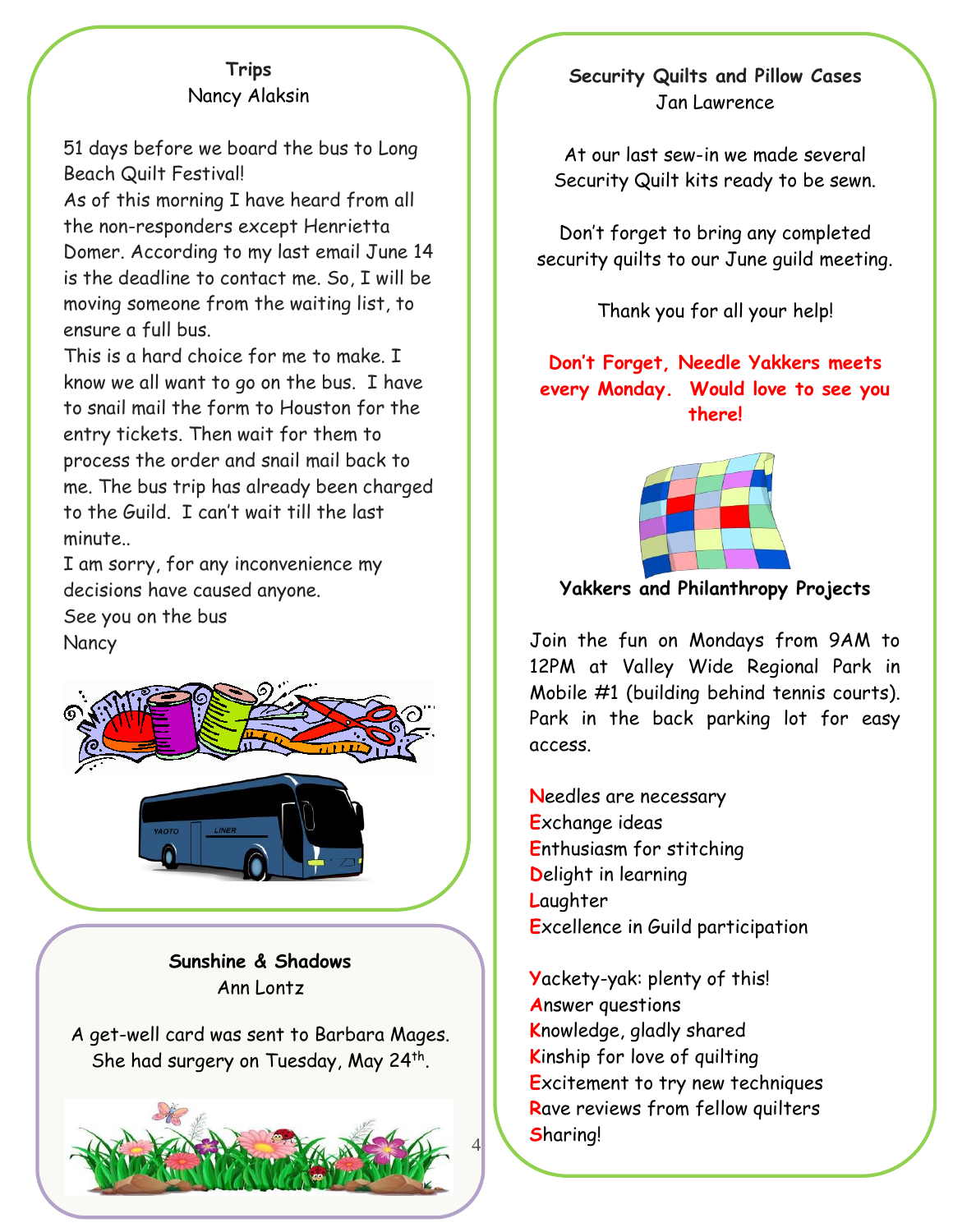## **SCCQG**

Sally Hill

#### **SCCQG's List of Upcoming Quilt Shows**

**Let's Eat Cake**

4 Free 10" Squares with a pattern will be given out at each shop **Dates are July 14-17 & July 21-24, 2022**

All the information and Quilt shops are listed on the site - [quiltersrun.com](http://quiltersrun.com/)

**Reindeer Dash Quilt Run** Free Fat Quarter from KimberBell - Cup of Cheer **Dates are October 6, 7, and 8, 2022** There will be five Participating Quilt Shops The information is on the internet site

- [reindeerdashquiltrun.com](http://reindeerdashquiltrun.com/)



**Block of the Month** Edna Hornkohl

Thank You to all that are participating in the Block of the Month. It is fun to see the creativity. Please save your finished quilt, if you have finished yours early, to show at the end of the year.



**Mini Workshops** Ronda McCord **Workshops will be at**  Valley-Wide Recreation Center in the building behind the tennis courts. Look for the RED door! **Starting Time: 9:00am**

**(Unless noted otherwise)**

Mini workshops are for sharing techniques and skills with our guild members. A \$5 fee is required at time of sign up or at least the month before the scheduled mini workshop. It will be returned to you at the workshop, if you attend.

**Tuesday, July 19th**

**Class to be taught by Suzanne Wade. Technique we will be learning is Twister.** The signup sheet with instructions will be at the June guild meeting. This project will require prep work ahead of time. Suzanne will have instructions for us. Hope to see you there!! Thank you Suzanne for teaching this class.

**Upcoming Mini Workshops: Applique Basics, Wanda Souza**

This class will be about Applique basics to sharpen your skills.

We Need your Quilting Donations Sharon Brewer

to teach the workshops.

Don't forget as you do your spring cleaning to donate any quilting related items to be priced and sold at 2<sup>nd</sup> Time Around.

I can be contacted at [clintsharon76@yahoo.com](mailto:clintsharon76@yahoo.com) or drop off at 2830 Jasmine Circle, Hemet Thanks!

5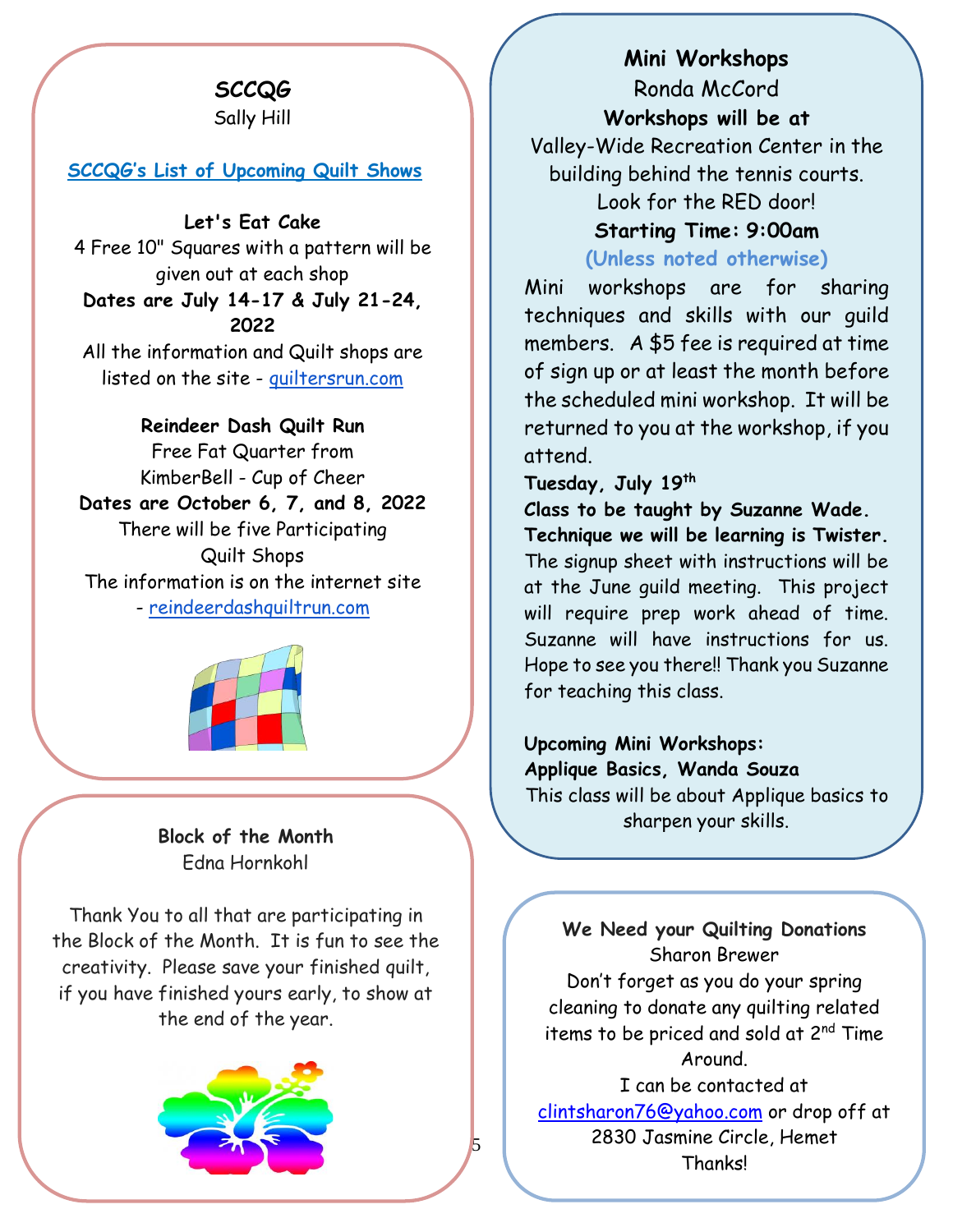|                 | June Show and Tell<br>Diane Best and Cleta Colston |                   |
|-----------------|----------------------------------------------------|-------------------|
| Name            | <b>Quilt Description</b>                           | Quilted By        |
| Joan Torbett    | Rhodedron Trail                                    | Kelly Marksburg   |
| Lori Mathis     | Sewing Classes                                     | Me                |
| Jan Lawrence    | Spin My Girls                                      | Me                |
| Suzanne Wade    | Summer Quilt                                       | Me                |
|                 | Penny's Quilt Sample                               | Me                |
| Elaine Giometti | Block of the Month Challenge                       | Me                |
| Pat Spurgeon    | Chandelier                                         | <b>Robin Ruiz</b> |
| Nancy Alaksin   | Joy in the Morning                                 | Lorie Mathis      |
| Kathy Smigun    | Spin Me Around                                     | Me                |
|                 | Aloha Sam and Sue                                  | Me                |
| Joan Dorr       | Spin Me Around                                     | Marianne Crouch   |
|                 | Sewing Machine Collage                             | Me                |
| Rosalie Reed    | Summer Breeze                                      | Vanniarin Warner  |
|                 | Against My Wall                                    | Me                |
| Linda Card      | Spinner                                            | Lorie Mathis      |
|                 |                                                    |                   |

If you have something to share, please post on our Facebook page at **Hemet Valley Quilters or** bring to our next guild meeting, so that all can see.

#### 2024 Opportunity Quilt **Kathy Barbary**

It is time to start making our Opportunity Quilt for 2024. My plan this time is for everyone in the guild to have a chance to make a block for the quilt. I have chosen Boho Heart by Jen Kingwell and Andrea Bair. It has over 100 different size sample blocks that make up the quilt. Come by the table at our next meeting and get a pattern for 1-2-3 or whatever number of blocks!! It should be a fun quilt for everyone to participate in! Kathy Barbay

951-805-3278

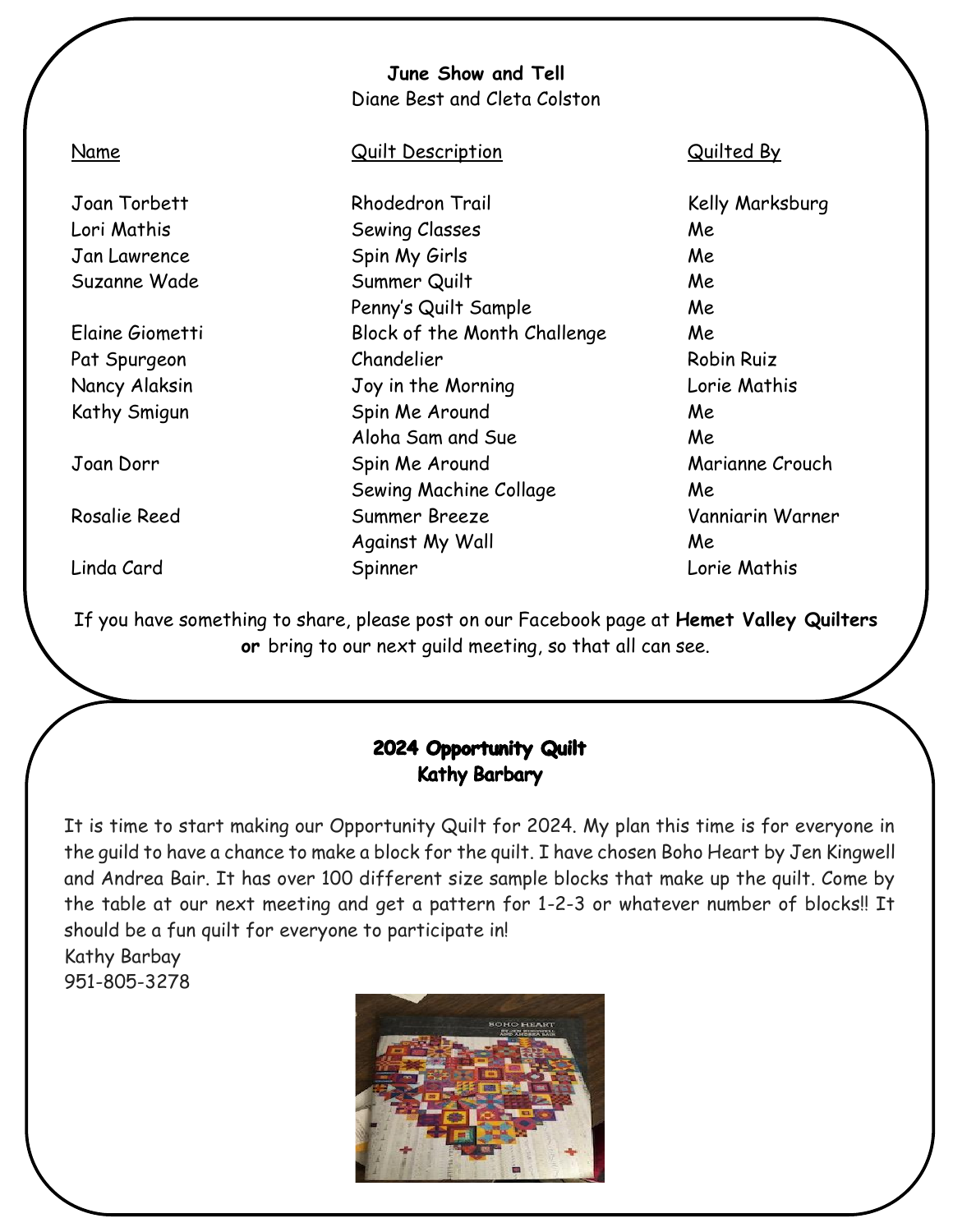

#### **Mini Quilt Raffle** Kathy Barbay

I hope everyone has been enjoying the monthly mini quilt raffle! The quilts have been so adorbale and greatly prized! I would like to ask for more people to sign-up to make monthly quilts. Please give me a call and I will sign you up for a future month! Thanks in advance for your donation!



June Gloom? Yep, we're forgetting to share what we won in our Birthday Treasure – I don't know what precious treasures we have been sharing with each other, and perhaps the rest of you don't either. So, either we go back to waiting until all the presents are opened (in which case, please hurry up), or we wait until the end and the winners stand up with their prizes. Some birthday things are practical, some are awesome and whimsical, but we don't know what they are, so let's try again to see the treasures we've been receiving. Oh, and we'll have a vendor at the meeting, so, HURRY UP and get there with your birthday bag, and with your shopping mind/list and money.

#### **4H Girls** Sue Lueschen

The Valley Quilt Guild was asked to show the 4H girls a sewing machine project April 23rd and again on Jun 10<sup>th</sup>. It was held in Hemet, but clubs attended from Murrieta and surrounding cities. They exposed all age groups of boys and girls to many things like art, craft, sewing, cooking, photography, etc. I walked them through, by way of a place mat, practicing the 1/4" seams. Using the technique of turning it rather than a binding.

It was a great experience and they asked me to show them how to do the pillow cases and security quilts the next time. I was so excited to let others know what the guild does.

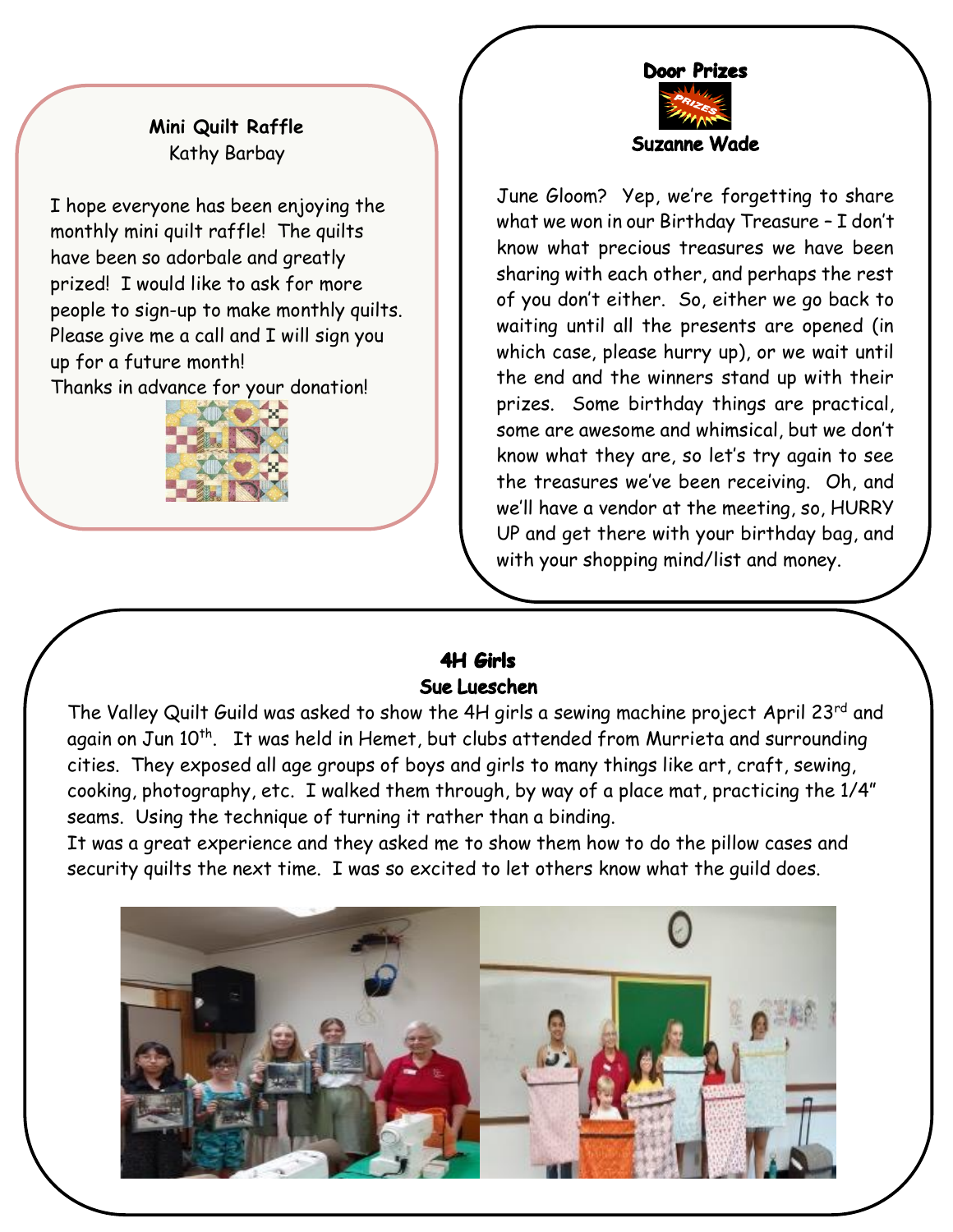#### **Highlights from the 2022 Scholarship Brunch and School Assembly** Judy Bjorklund and Team

Students shown are from left to right, Joseph Salazar, Michele Serrato and Michelle Rojas

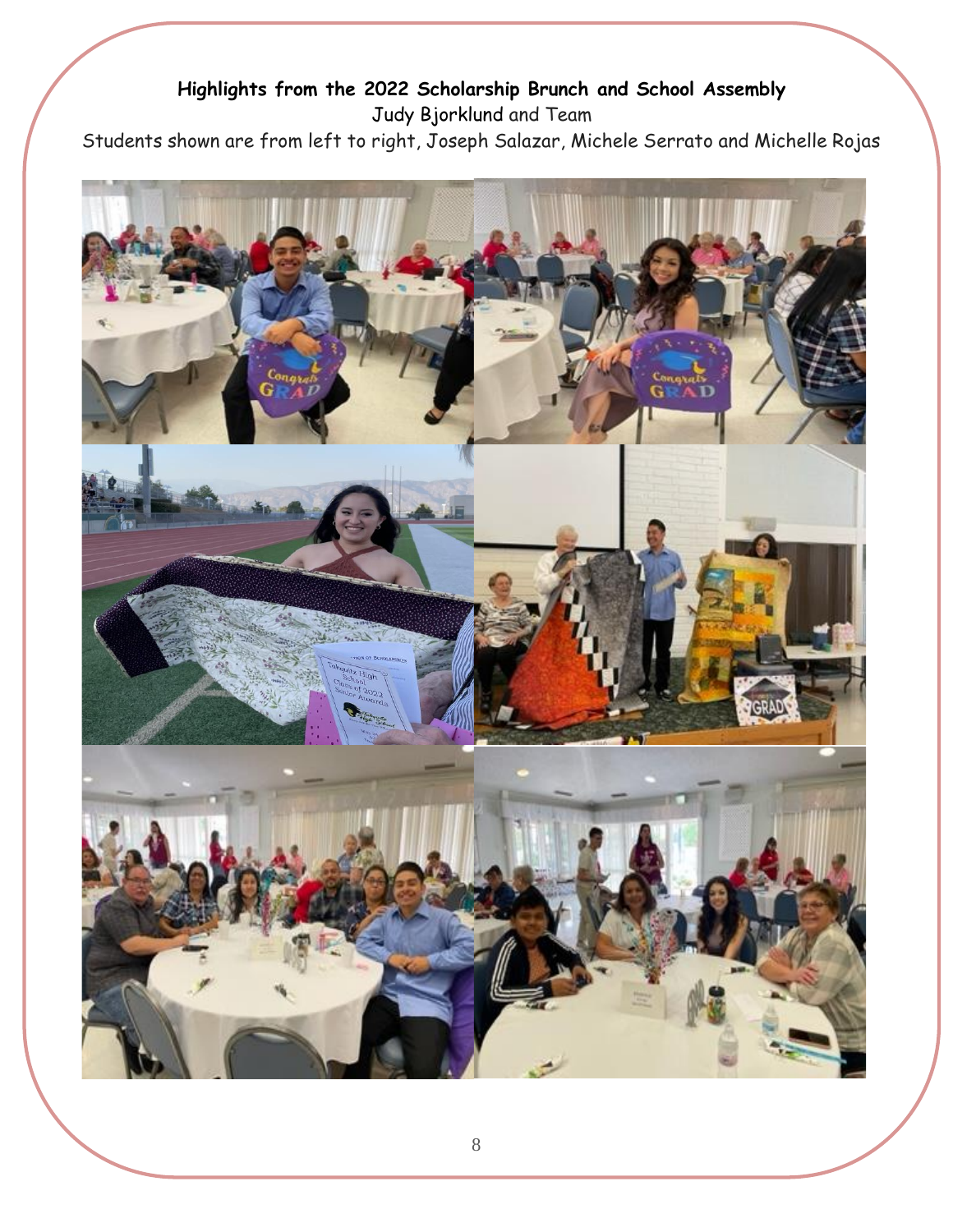# **Please support Our Vendors**

### **Lories LongArm Service**

Complete E2E Service



**Lorie Mathis** Quilter

25030 Painted Canyon Ct. Menifee, CA 92584

Telephone 951-532-6705 loriesmathis@gmail.com